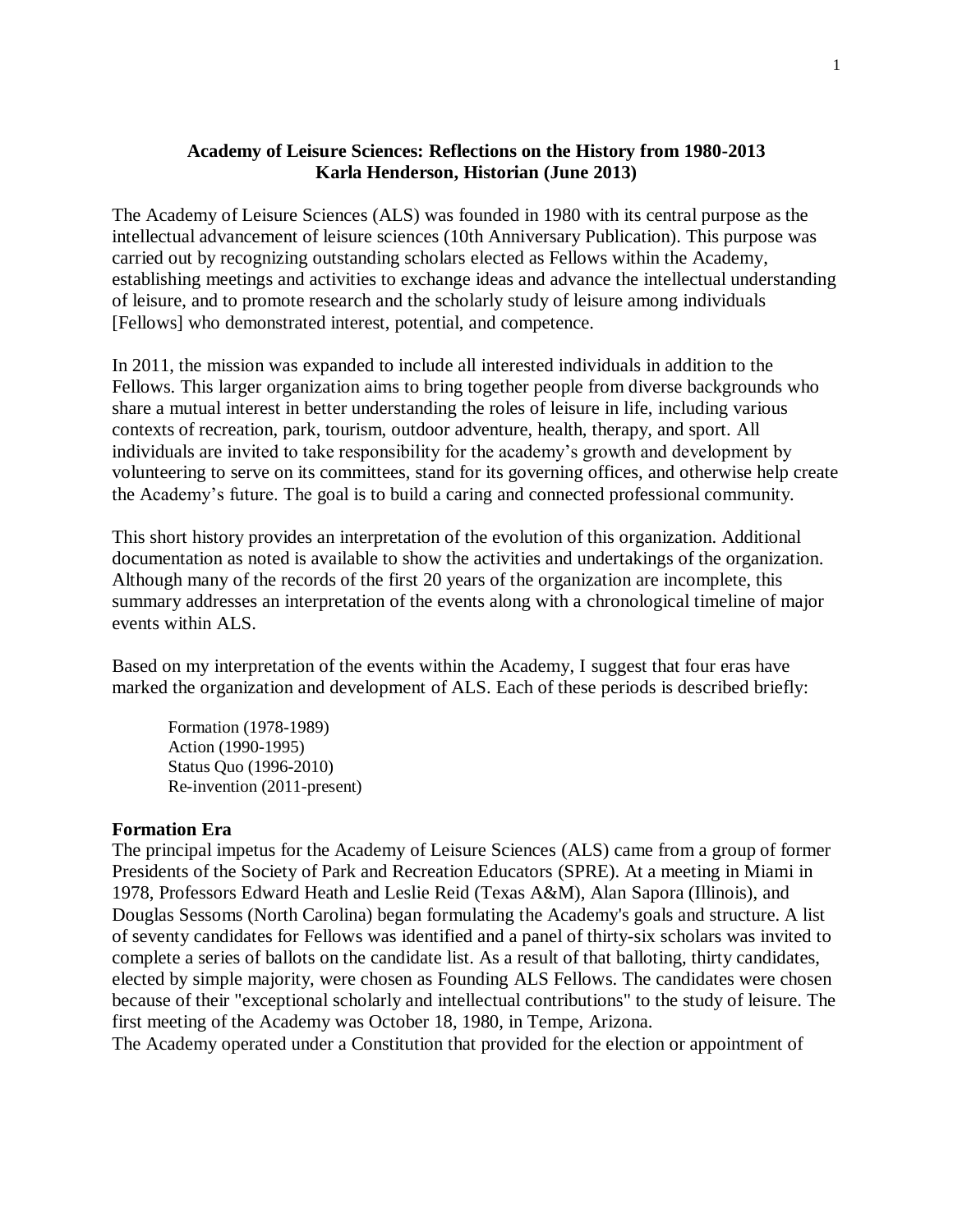Officers and Committees. The President, Secretary-Treasurer, Historian, and Nominations and Elections Committee were elected by the Fellows via mailed ballots. Members of other Standing Committees (on-going) and President's Committees (single-purpose and temporary) were appointed by the President.

ALS Business was conducted at the annual business meeting held in conjunction with the NRPA Congress. In the interim between meetings, the President in concert with other officers and committees, conducted business and acted for the Academy. Academy Fellows paid annual dues as well as a fee to offset annual program and business meeting expenses.

1982 was when the first solicitation and induction of new Fellows was undertaken. Names of candidates for Fellow membership were placed in nomination by a formal letter from a current Fellow, which was accompanied by a biographical summary including the nominee's professional experience, significant publications, invited presentations, professional affiliations including offices/awards/honors, and professional activities. The ballot was sent to all active Fellows. Election required a two-thirds majority of votes cast.

Criteria for nominating and electing new Fellows were: (a) direct engagement in the leisure sciences professions; (b) demonstrated competence for a period of not less than ten years, as evidenced by quality as well as quantity of contributions to the scholarly literature of the field, recognized leadership and extensive, significant participation in professional associations and organizations, and acknowledged outstanding performance as a teacher, leader, administrator, practitioner, or researcher in the field of leisure; and (c) willingness to further the goals of the Academy and participate actively in its affairs.

Many of the Founding Fellows were administrators as much as scholars. In addition, at that time, most Fellows were associated with parks and recreation, although some discipline areas were represented. Tourism did not have much salience in the organization then, or even into the next few years.

During the formation years, systems for operating the Academy were institutionalized. In addition to the annual business meeting, a luncheon or dinner became part of the NRPA activities as a means to foster fellowship. According to the summary offered in the 10th Year Anniversary publication, most people believed that the ALS was meant to be honorary in nature and the organization was kept "comparatively speaking, simple and informal…[with] no organizational imperatives beyond carrying out its purpose." Fellows believed that each of them spent every day promoting the purposes of the Academy without needing to be formally associated with collective ALS activities. Authors of the 10th anniversary publication stated that during the first 10 years, the Academy did not publish any books but Fellows published over 200 books. The Academy was believed to be a genesis for ideas.

The activities of the Academy were kept informal with speakers (i.e., Fellows and visitors) invited to annual meetings to share their ideas about research and the future. Each year the Fellows discussed how to best meet their purposes. No records seem to be available of the annual programs that were held but the  $10<sup>th</sup>$  Anniversary program indicated that international speakers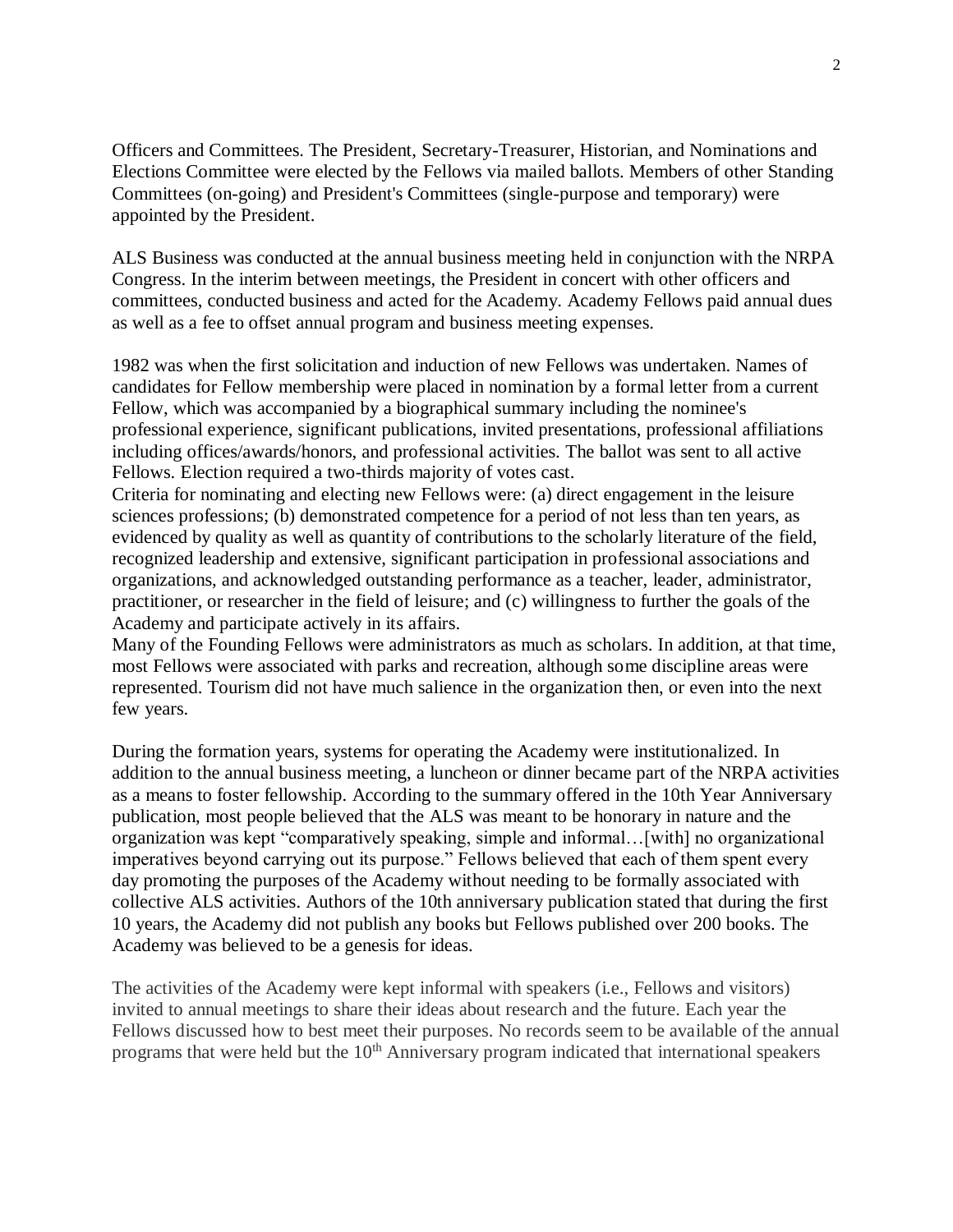had been invited to the meetings on four occasions. Some individuals had big plans for the organization such as establishing a journal, but no funding was ever forthcoming beyond the dues assessed during those early years.

## **Action Era**

Although the 15<sup>th</sup> Anniversary Publication did not provide much detail about the organization, two significant projects were undertaken in the early 1990s, which appeared to be the *action* era. Many people had agreed that ALS was an honorary organization, but some individuals saw the potential for much more than recognizing achievement. The American Academy of Park and Recreation Administrators (AAPRA) was founded at the same time as ALS in 1980 and was an action oriented group. AAPRA was founded as a means to give individuals who had previously been leaders in NRPA a chance to continue to influence the profession. Some individuals in ALS desired a mandate similar to AAPRA, which was more than just an honorary organization. Several of the Founding Fellows of ALS (e.g., Bannon, Reid, Sessoms) were also Fellows of AAPRA.

Therefore, the early 1990s saw the establishment of the Future Scholars (FS) Program as well as the publication of White Papers. The purpose of FS was to provide graduate students who were interested in pursuing a doctorate in an area related to recreation and leisure studies the opportunity to meet some of the outstanding researchers and scholars in this field by attending the NRPA Congress and participating in ALS and SPRE events. Eligibility and selection criteria were established (see FS History and website), and a committee selected the first five FS in 1991. Since that time, 84 individuals have been selected as Future Scholars. Although records are not accurate, it appears that almost one-third of those individuals are now active faculty members at universities around the world. As of June 2013 another one-fourth of the FS are students currently seeking degrees in higher education.

The FS program was initially funded by donations from ALS Fellows and SPRE members with some supplementation from ALS dues. Over time, the enthusiasm for donating seemed to wane. Daniel Dustin stepped up to fund up to four FS students each year beginning in 1998 and the program was re-named the Lucille and Derby Dustin Future Scholars Program. Rather than covering expenses, the scholarship was set at \$1000 to be used to cover expenses in attending the NRPA Congress. By 2006, Fellows of the Academy recognized that a permanent source of FS funding was needed. The last year that Dustin funded scholars was 2009. A Future Scholars Endowment was set up in 2009 through the efforts of individuals such as Doug Kleiber. See FS proposal documents. As of 2013, the Endowment is halfway to its goal of raising \$80,000, which would fund 3-4 students each year as Future Scholars.

A second major action item that came to fruition in 1993 was the White Papers. See White Papers file. The White Papers were developed as an attempt to communicate with the public about diverse issues surrounding leisure that might be of interest. They were also designed to provide information for media and public consumption. Each paper was drafted by an ALS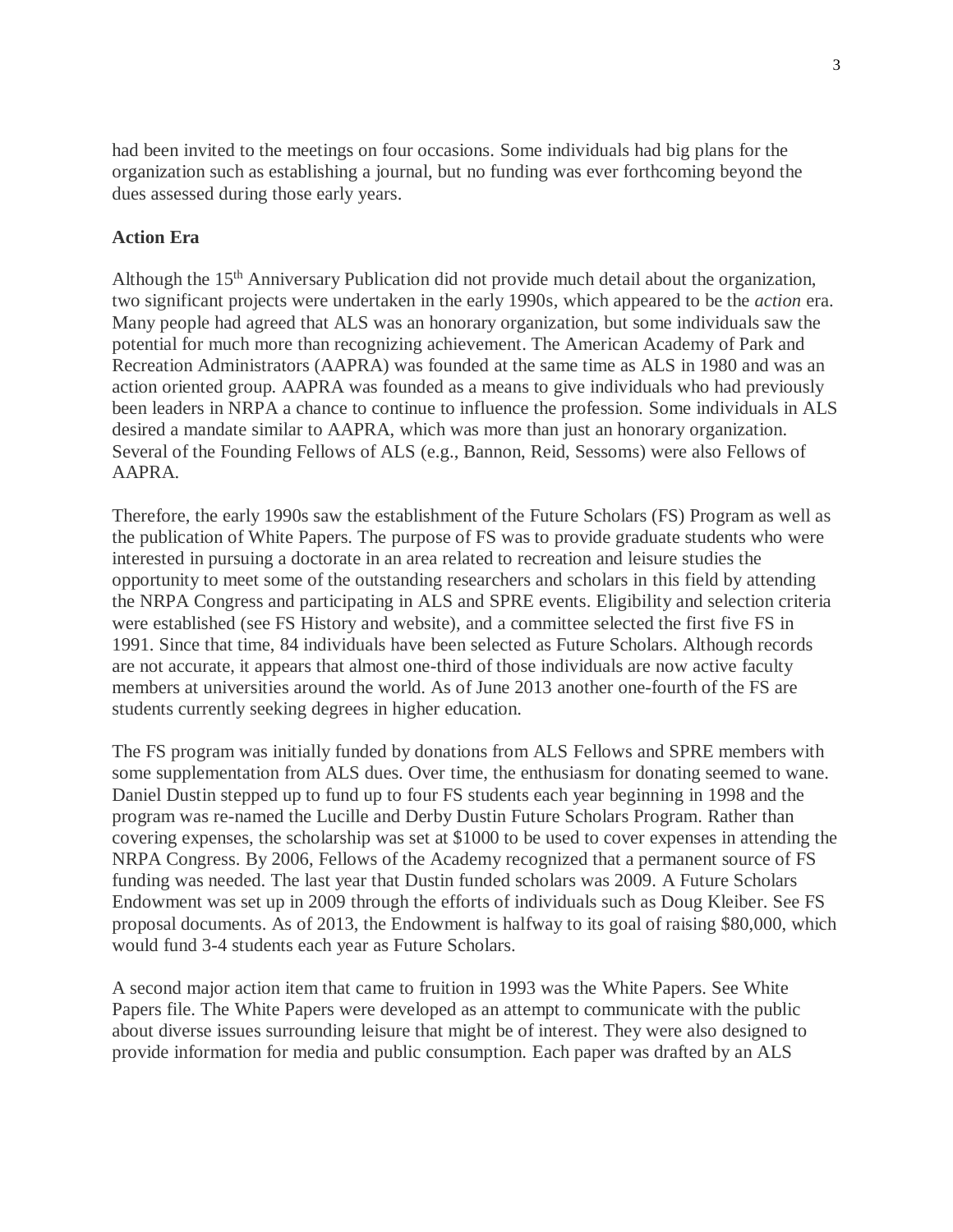Fellow with critique from the membership. The documents were made available for any journalistic purpose as long as ALS was given credit. Geof Godbey spearheaded the efforts in developing the White Papers. These papers were available on the website until about 2005 when they were deemed outdated.

### **Status Quo Era**

After the mid-1990s and for the next decade and a half, the Academy seemed to return to its honorary nature. Although several Academy presidents during that time attempted to promote initiatives, little happened beyond maintaining the *status quo*. The FS program continued and from time to time ALS was involved with efforts to promote the field through, for example, the 1997 Curriculum Conference held in Salt Lake City, which was spearheaded by Doug Sessoms. ALS Fellows continued to debate their purpose with most people believing that they did not wish to participate beyond paying dues and attending the annual meetings. A number of individuals served as officers, but carried out the basic duties.

One innovation that did occur by this time was championed by Gary Ellis. The George Butler Lecture was established as a joint venture between ALS, SPRE, and Leisure Research Symposium. See Lecture Proposal. The lecture was named after one of the Founding Members of the Academy, George Butler. He was one of the first to recognize the importance of parks and recreation to human development. His book, *Introduction to Community Recreation*, challenged governments to accept responsibility for public provision of park and recreation facilities and services. Further, Butler was Director of Research for the National Recreation Association (now NRPA) for 43 years (1919-1962), and one of the first and most persistent proponents of research in the field. To date, nine George Butler Lectures have been made with most of the lectures available on the ALS website.

# **Re-invention**

ALS went through a profound change in 2011 when Fellows voted to open membership in ALS to all interested individuals. This *re-invention* came as a result of NRPA's decision to eliminate all Branches within the organization. The Society of Park and Recreation Educators (SPRE) was disbanded based on the NRPA philosophy that individuals should belong to one organization, not organized related interest societies/associations. NRPA had become largely an organization focused on parks and recreation so membership in SPRE had been declining due to the breadth of specialties found in higher education. Since a mechanism already existed to incorporate more members in addition to Fellows, the ALS Fellows voted to make these changes. A counter proposal was offered to have ALS serve as a facilitator for developing a new "SPRE-like" organization independent of any existing body, but this proposal was defeated in deference to an expansion of the current organization.

The new ALS allows for a general membership and a group of elected Fellows. The criteria for Fellows remains the same but the organizational structure has expanded to include all other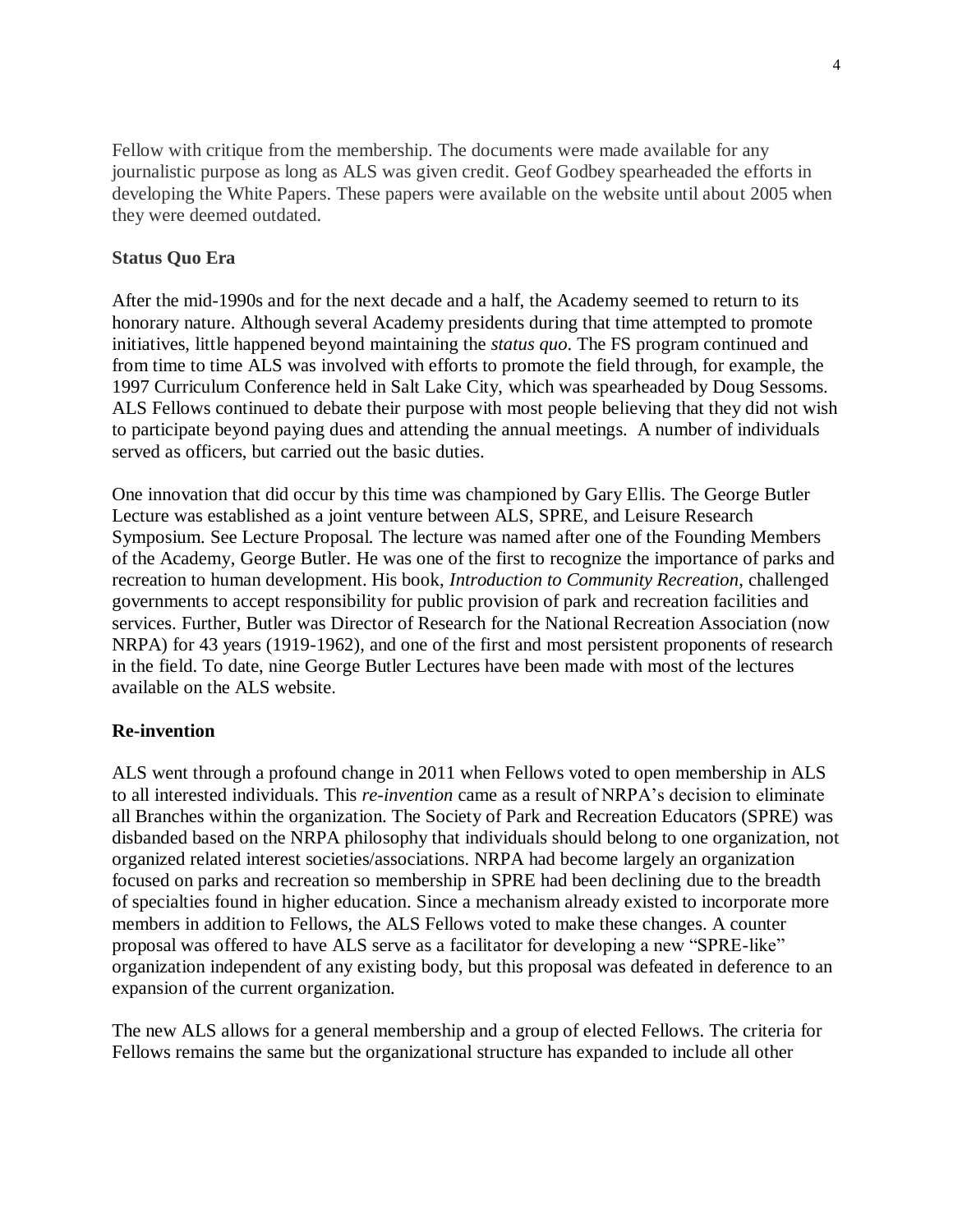leadership opportunities available to any member. The decision was also made that in the near future, ALS would continue to meet in conjunction with the NRPA Congress. ALS would not be an organization to compete with NRPA but one that would provide a home for faculty in higher education interested in leisure, parks, recreation, tourism, sports, and related areas. NRPA retained the LRS as well as the research journals: *Journal of Leisure Research, Schole*, and *Therapeutic Recreation Journal*. Therefore, the idea was that ALS would work in partnership with NRPA, but would sponsor previous SPRE activities not retained by NRPA such as the Teaching Institute, teaching awards, and the annual Department Heads/Chairs meeting.

In 2013 ALS established a contract with Sagamore Publishing to assist with the association management of the Academy. As of June 2013, about 150 people had joined ALS with efforts underway to recruit more members.

## **Ongoing Concerns**

As ALS evolves, concerns will continue to arise that to some extent have been ongoing and in other cases are new. One issue relates to "who we are." The new description of who can be members of ALS indicates that people from diverse backgrounds who share a mutual interest in better understanding the roles of leisure in life are invited including the various contexts of recreation, park, tourism, outdoor adventure, health, therapy, and sport. This description is quite broad and the challenge is to engage individuals in specialty areas who may not realize they are addressing areas of leisure behavior. Related to these ideas are questions around what issues the ALS members coalesce. Leisure behavior is central but many believe that this behavior is related to larger issues of health, tourism, sustainability, and diversity. Yet, to be too broad may be counterproductive in encouraging membership. Who we are is a big philosophical issue that has many practical implications for the future.

The issue about being an honorary organization verses a service organization has largely been resolved by the re-invention of ALS. However, the role that the Fellows play into the future in providing leadership for the organization remains important regarding the success. The roles of members as well as Fellows should be considered as the organization evolves.

A concern for any organization relates to the leadership that it can offer the broader movement. Whether ALS continues to provide a forum for what is in addition to providing leadership to move the field forward is ongoing. To reflect the field as it is defined, or to lead the field is the challenge.

Further, the future is likely to be successful if individuals and organizations create the right partnerships. ALS has great opportunities as well as challenges in working with NRPA in a mutually compatible future as well as working with the burgeoning number of international organizations (e.g., Leisure Studies Association, Australian New Zealand Association of Leisure Studies, World Leisure) well as specialty associations (e.g. Travel Tourism Research Association, Wilderness Education Association, American Therapeutic Recreation Association,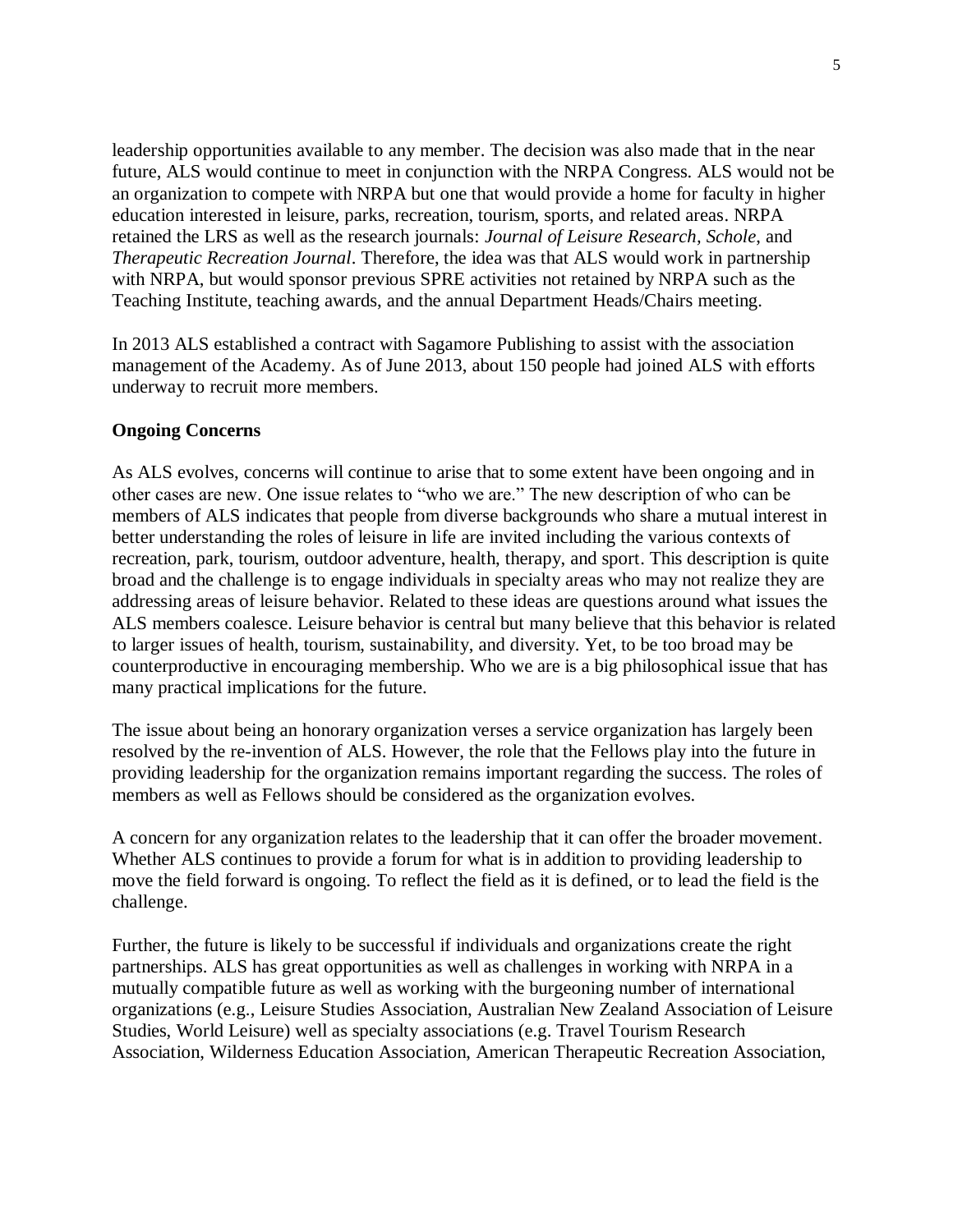North American Sport Management Association). The future will depend on establishing working relationships and partnerships with a variety of other groups and individuals around the world.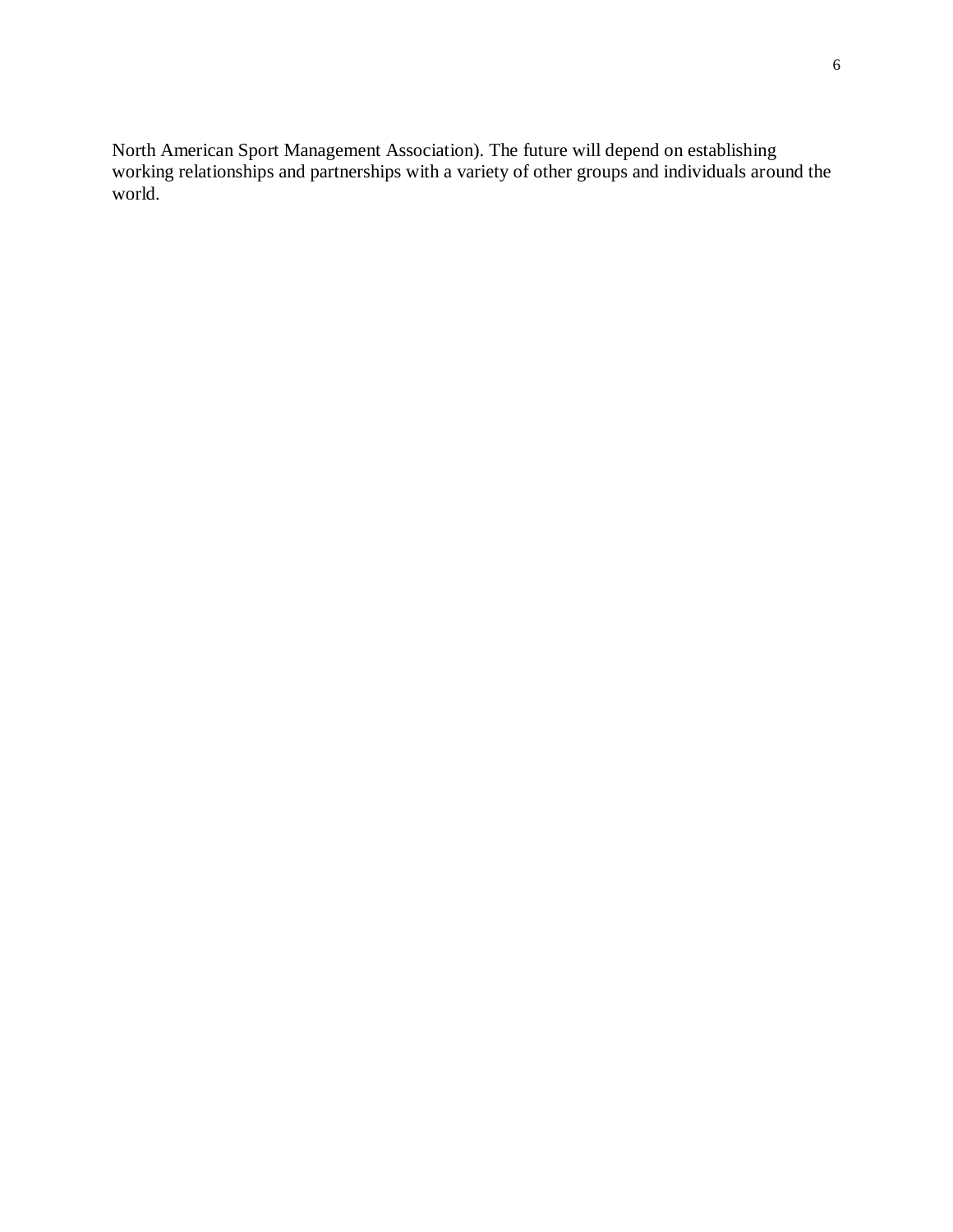#### **Time Line (Chronological)**

1978 ALS First Conceived

#### 1980 ALS Founded

1980 American Academy of Park and Recreation Administrators (AAPRA) also founded

1980-81 David Gray, President

1981-82 Diana Dunn, President

1982-83 John Neulinger, President

1983-84 Leslie Reid, President

1984-85 Doug Sessoms, President

1985-86 Ed Heath, President1986-87 Bert Brantley, President

1987-88 Geof Godbey, President

1988-89 Tony Tinsley, President

1989-90 Tom Goodale, President 1990 Proposal Approved for Future Scholars Program

1990-91 Bob Ditton, President 1991 First Class of Future Scholars Chosen and attend NRPA Conference

1991-92 Bev Driver, President 1992 ALS receives tax exempt status

1992-93 Peter Witt, President 1993 White Papers Published

1993-94 Doug Kleiber, President 1994 White Papers posted on Website, thanks to Ed Jackson

1994-95 Larry Allen, President

1995-96 Ed Jackson, President 1995Webpage uploaded by President Jackson 1995 Listserv established by Doug Kleiber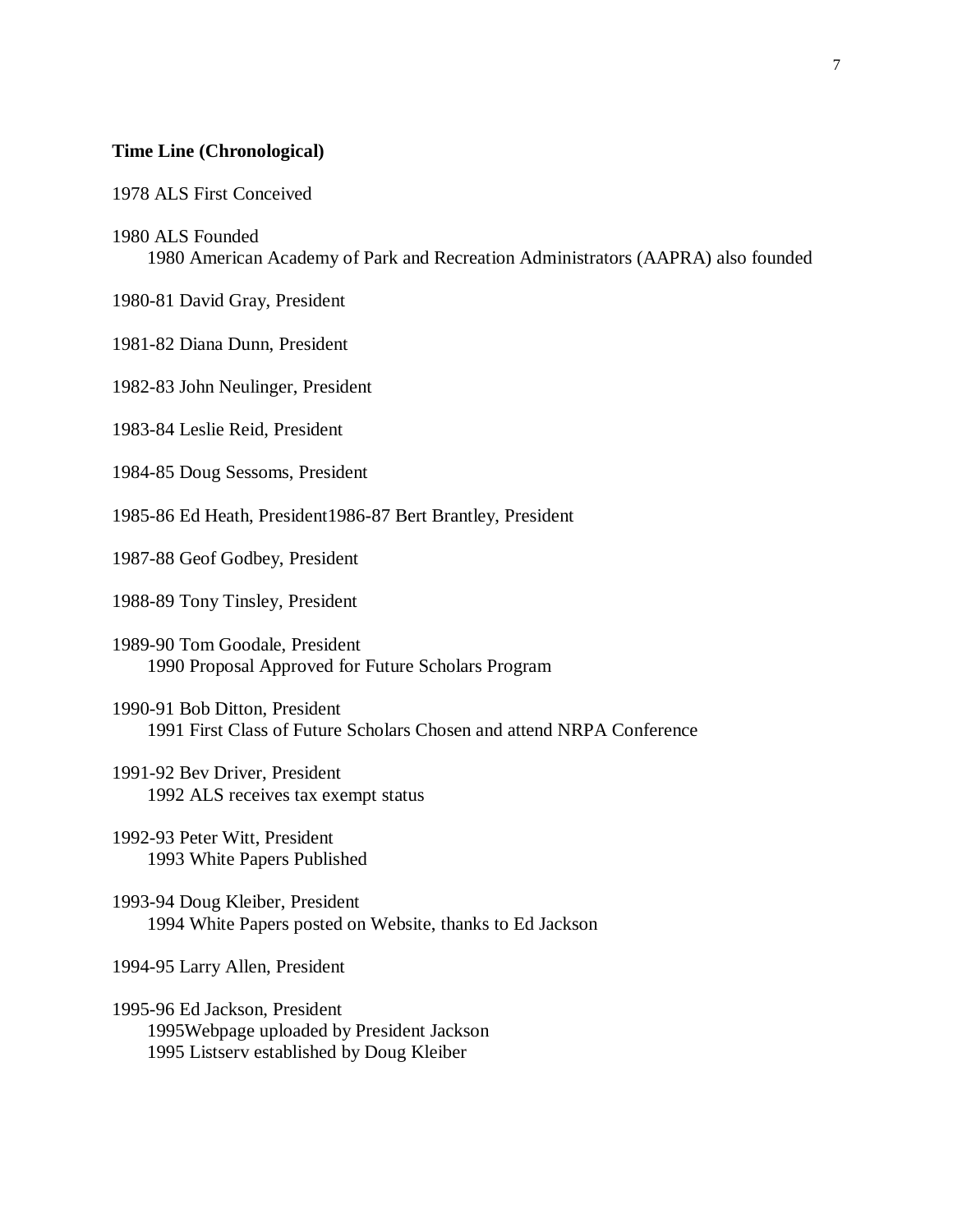1996-97 Karla Henderson, President

1997 National Curriculum Conference held at NRPA, co-sponsored by ALS

1997-98 Dan Dustin, President

1998 Future Scholars Program renamed "Lucille and Derby Dustin Future Scholars" due to the generosity of Dan Dustin who funded the program through 2009

1998-99 Alan Ewert, President

1999-2000 John Crompton, President

2000-01 Dave Austin, President

2001-02 Sue Shaw, President

2002-03 Mark Havitz, President

2003-04 Gary Ellis, President 2004 Electronic voting begins 2004 Discussion about electing international Fellows

2004-05 Roger Mannell, President 2004 First Butler Lecture delivered at NRPA (sponsored by LRS, SPRE, and ALS)

2005-06 John Hultsman, President

2006-07 Bill Hammitt, President

2007-08 Deb Bialeschki, President

2008-09 Jim Murphy, President 2009 Future Scholars Endowment Established, Doug Kleiber Chair

2009-10 Linda Caldwell, President

- 2010-11 Diane Samdahl, President 2011 ALS Fellows Vote to become an OPEN membership organization
- 2011-12 David Scott, President 2012 Best Student Paper from LRS sponsored by ALS

2012-2013 Alan Ewert, President